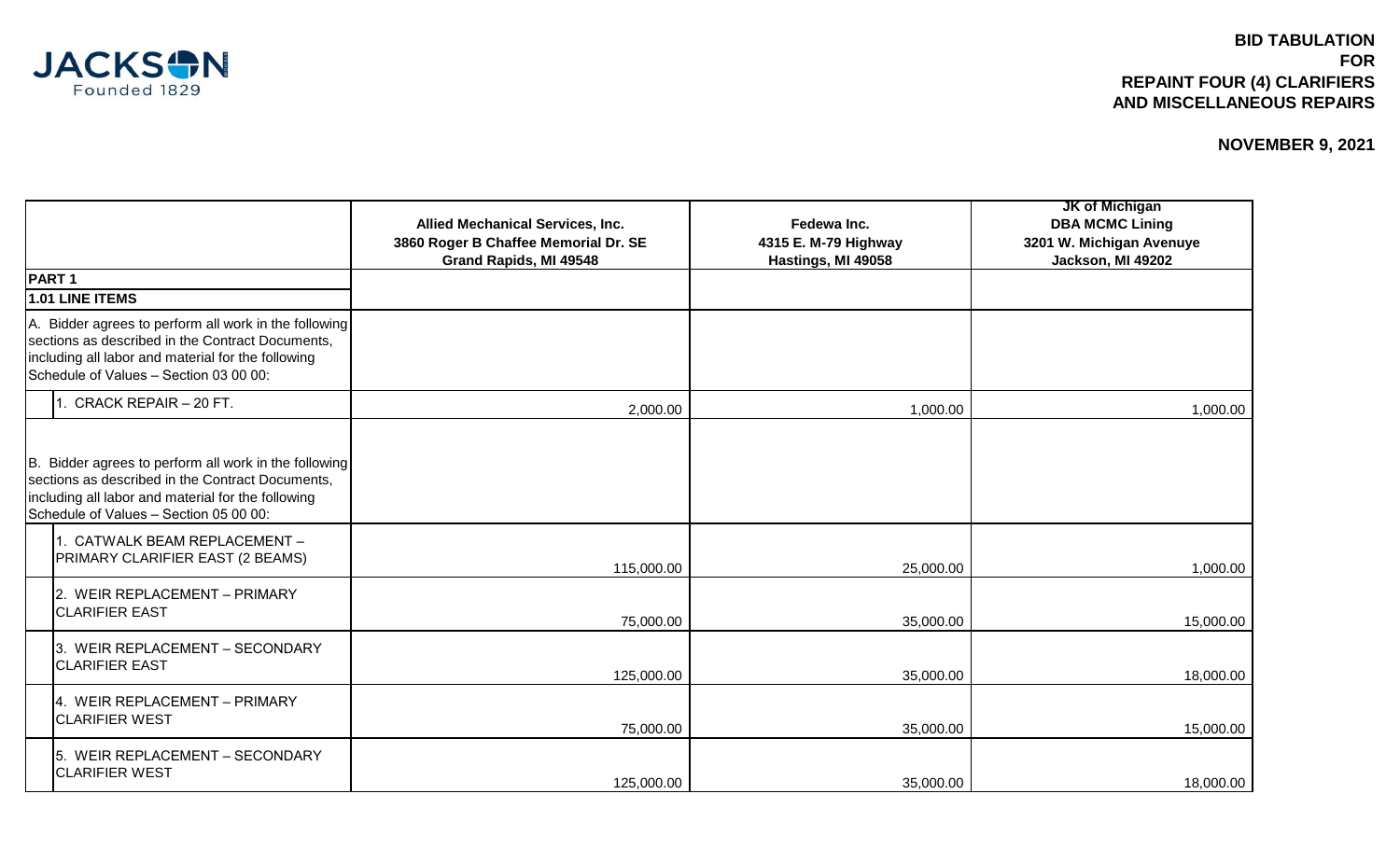

|                                                                                             | Allied Mechanical Services, Inc.<br>3860 Roger B Chaffee Memorial Dr. SE<br>Grand Rapids, MI 49548 | Fedewa Inc.<br>4315 E. M-79 Highway<br>Hastings, MI 49058 | <b>JK of Michigan</b><br><b>DBA MCMC Lining</b><br>3201 W. Michigan Avenuye<br>Jackson, MI 49202 |
|---------------------------------------------------------------------------------------------|----------------------------------------------------------------------------------------------------|-----------------------------------------------------------|--------------------------------------------------------------------------------------------------|
| 6. PIPE U-BOLT AND HANGING SUPPORT<br><b>REPLACEMENT - PRIMARY CLARIFIER</b><br><b>EAST</b> | 20,000.00                                                                                          | 5,000.00                                                  | 1,500.00                                                                                         |
| 7. PIPE U-BOLT AND HANGING SUPPORT<br>REPLACEMENT - SECONDARY CLARIFIER<br><b>EAST</b>      | 20,000.00                                                                                          | 5,000.00                                                  | 1,500.00                                                                                         |
| 8. PIPE U-BOLT AND HANGING SUPPORT<br><b>REPLACEMENT - PRIMARY CLARIFIER</b><br><b>WEST</b> | 20,000.00                                                                                          | 5,000.00                                                  | 1,500.00                                                                                         |
| 9. PIPE U-BOLT AND HANGING SUPPORT<br>REPLACEMENT - SECONDARY CLARIFIER<br><b>WEST</b>      | 20,000.00                                                                                          | 5,000.00                                                  | 1,500.00                                                                                         |
| 10. CHANNEL REPLACEMENT - PRIMARY<br><b>CLARIFIER EAST</b>                                  | 5,000.00                                                                                           | 5,000.00                                                  | 750.00                                                                                           |
| 11. CHANNEL REPLACEMENT -<br><b>SECONDARY CLARIFIER EAST</b>                                | 115,000.00                                                                                         |                                                           | 5,000.00   N/A per addendum #1                                                                   |
| 12. CHANNEL REPLACEMENT - PRIMARY<br><b>CLARIFIER WEST</b>                                  | 5,000.00                                                                                           | 5,000.00                                                  | 750.00                                                                                           |
| 13. CHANNEL REPLACEMENT -<br><b>SECONDARY CLARIFIER WEST</b>                                | n/a                                                                                                |                                                           | 5,000.00   N/A per addendum #1                                                                   |
| 14. LIME TROUGH REPLACEMENT -<br><b>PRIMARY CLARIFIER EAST</b>                              | 20,000.00                                                                                          | 15,000.00                                                 | 3,500.00                                                                                         |
| 15. LIME TROUGH REPLACEMENT -<br><b>PRIMARY CLARIFIER WEST</b>                              | 20,000.00                                                                                          | 15,000.00                                                 | 3,500.00                                                                                         |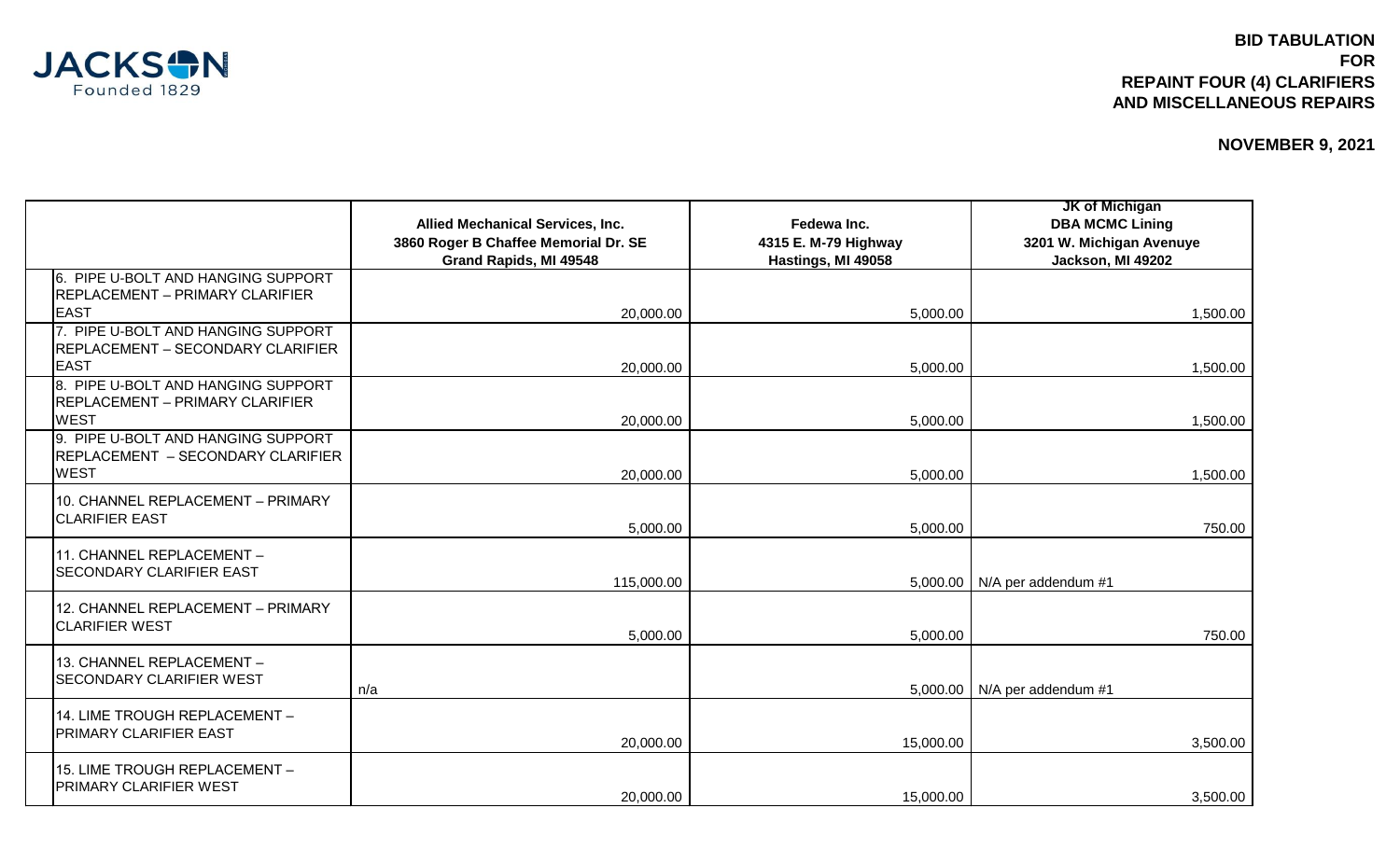

|                                                                                                                                                                                                           | <b>Allied Mechanical Services, Inc.</b><br>3860 Roger B Chaffee Memorial Dr. SE<br>Grand Rapids, MI 49548 | Fedewa Inc.<br>4315 E. M-79 Highway<br>Hastings, MI 49058 | <b>JK of Michigan</b><br><b>DBA MCMC Lining</b><br>3201 W. Michigan Avenuye<br>Jackson, MI 49202 |
|-----------------------------------------------------------------------------------------------------------------------------------------------------------------------------------------------------------|-----------------------------------------------------------------------------------------------------------|-----------------------------------------------------------|--------------------------------------------------------------------------------------------------|
| 16. DRAIN PIPE REMOVAL - PRIMARY<br><b>CLARIFIER EAST</b>                                                                                                                                                 | 25,000.00                                                                                                 | 15,000.00                                                 | 2,000.00                                                                                         |
| 17. DRAIN PIPE REMOVAL - PRIMARY<br><b>CLARIFIER WEST</b>                                                                                                                                                 | 25,000.00                                                                                                 | 15,000.00                                                 | 2,000.00                                                                                         |
| 18. TROUGH STEEL REPLACEMENT -<br>PRIMARY CLARIFIER EAST                                                                                                                                                  | 2,500.00                                                                                                  | 5,000.00                                                  | 1,200.00                                                                                         |
| 19. TROUGH STEEL REPLACEMENT -<br><b>SECONDARY CLARIFIER EAST</b>                                                                                                                                         | 2,500.00                                                                                                  | 5,000.00                                                  | 1,200.00                                                                                         |
| 20. TROUGH STEEL REPLACEMENT -<br>PRIMARY CLARIFIER WEST                                                                                                                                                  | 2,500.00                                                                                                  | 5,000.00                                                  | 1,200.00                                                                                         |
| 21. TROUGH STEEL REPLACEMENT -<br><b>SECONDARY CLARIFIER WEST</b>                                                                                                                                         | 2,500.00                                                                                                  | 5,000.00                                                  | 1,200.00                                                                                         |
| 22. STEEL REPLACEMENT CONTINGENCY .<br>1 SQ. FT.                                                                                                                                                          | 1,000.00                                                                                                  | 200.00                                                    | 3,000.00                                                                                         |
| TOTAL PRICE SECTION 05 00 00<br>INCLUDING #1 THROUGH #22:                                                                                                                                                 | 823,000.00                                                                                                | 286,200.00                                                | 94,300.00                                                                                        |
| C. Bidder agrees to perform all work in the following<br>sections as described in the Contract Documents,<br>including all labor and material for the following<br>Schedule of Values - Section 09 00 00: |                                                                                                           |                                                           |                                                                                                  |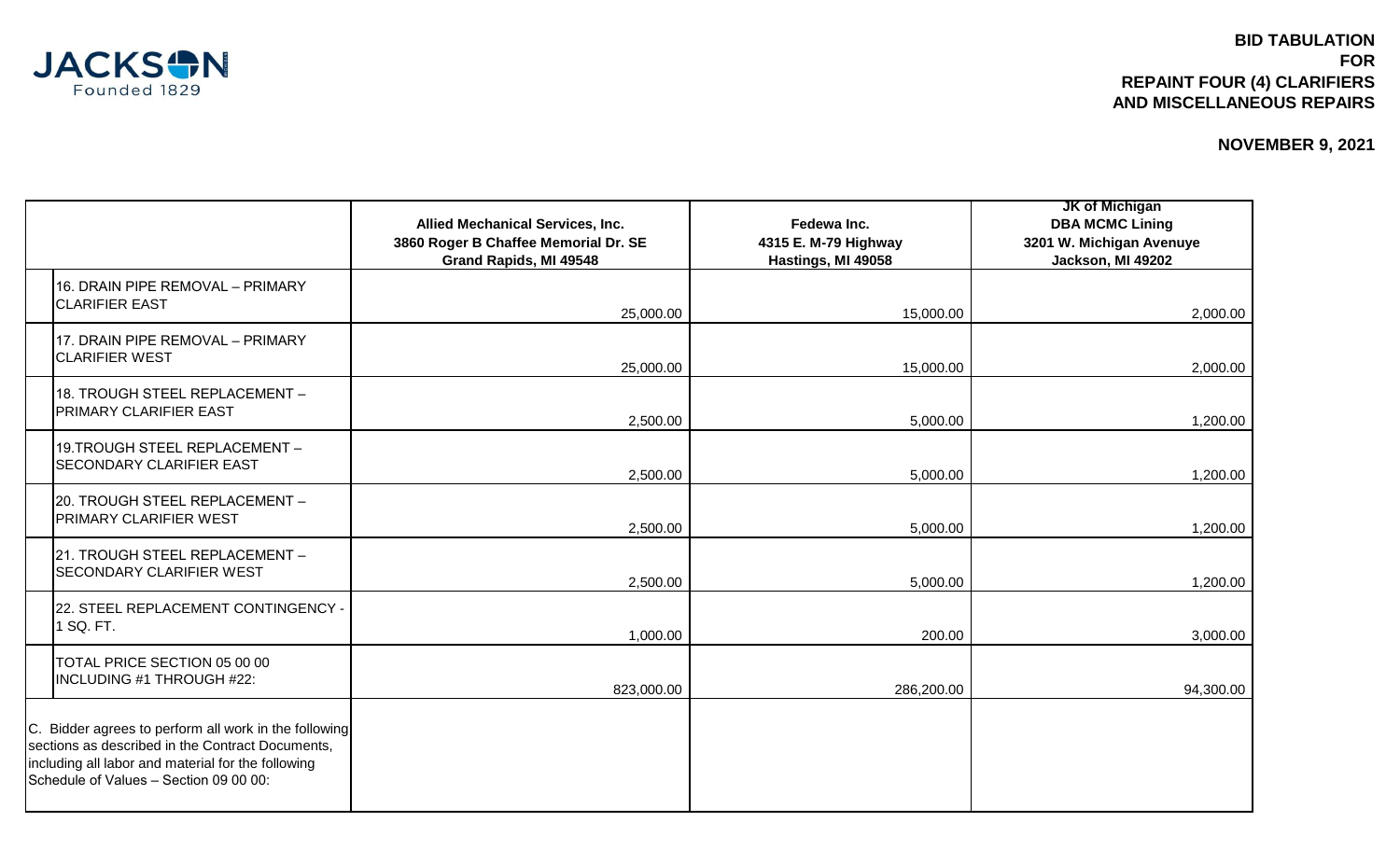

|                                                                      | <b>Allied Mechanical Services, Inc.</b><br>3860 Roger B Chaffee Memorial Dr. SE<br>Grand Rapids, MI 49548 | Fedewa Inc.<br>4315 E. M-79 Highway<br>Hastings, MI 49058 | <b>JK of Michigan</b><br><b>DBA MCMC Lining</b><br>3201 W. Michigan Avenuye<br>Jackson, MI 49202 |
|----------------------------------------------------------------------|-----------------------------------------------------------------------------------------------------------|-----------------------------------------------------------|--------------------------------------------------------------------------------------------------|
| 1. STEEL REPAINTING - PRIMARY<br><b>CLARIFIER EAST</b>               | 200,000.00                                                                                                | 468,450.00                                                | 23,075.00                                                                                        |
| 2. PERIMETER HANDRAIL OVERCOATING -<br><b>PRIMARY CLARIFIER EAST</b> | 8,000.00                                                                                                  | 5,000.00                                                  | 1,200.00                                                                                         |
| 3. STEEL REPAINTING - SECONDARY<br><b>CLARIFIER EAST</b>             | 255,000.00                                                                                                | 468,450.00                                                | 23,075.00                                                                                        |
| 4. PERIMETER HANDRAIL OVERCOATING -<br>SECONDARY CLARIFIER EAST      | 10,000.00                                                                                                 | 5,000.00                                                  | 1,300.00                                                                                         |
| 5. STEEL REPAINTING - PRIMARY<br><b>CLARIFIER WEST</b>               | 200,000.00                                                                                                | 468,450.00                                                | 23,075.00                                                                                        |
| 6. PERIMETER HANDRAIL REPAINTING -<br><b>PRIMARY CLARIFIER WEST</b>  | 8,000.00                                                                                                  | 10,000.00                                                 | 1,200.00                                                                                         |
| 7. STEEL REPAINTING - SECONDARY<br><b>CLARIFIER WEST</b>             | 255,000.00                                                                                                | 468,450.00                                                | 23,075.00                                                                                        |
| 8 PERIMETER HANDRAIL REPAINTING -<br>SECONDARY CLARIFIER WEST        | 10,000.00                                                                                                 | 10,000.00                                                 | 1,300.00                                                                                         |
| 9. FILTER GALLERY HANDRAIL<br><b>REPAINTING</b>                      | 5,000.00                                                                                                  | 10,000.00                                                 | 1,000.00                                                                                         |
| TOTAL PRICE SECTION 09 00 00 INCLUDING #1<br>THROUGH #9:             | 951,000.00                                                                                                | 1,913,800.00                                              | 98,300.00                                                                                        |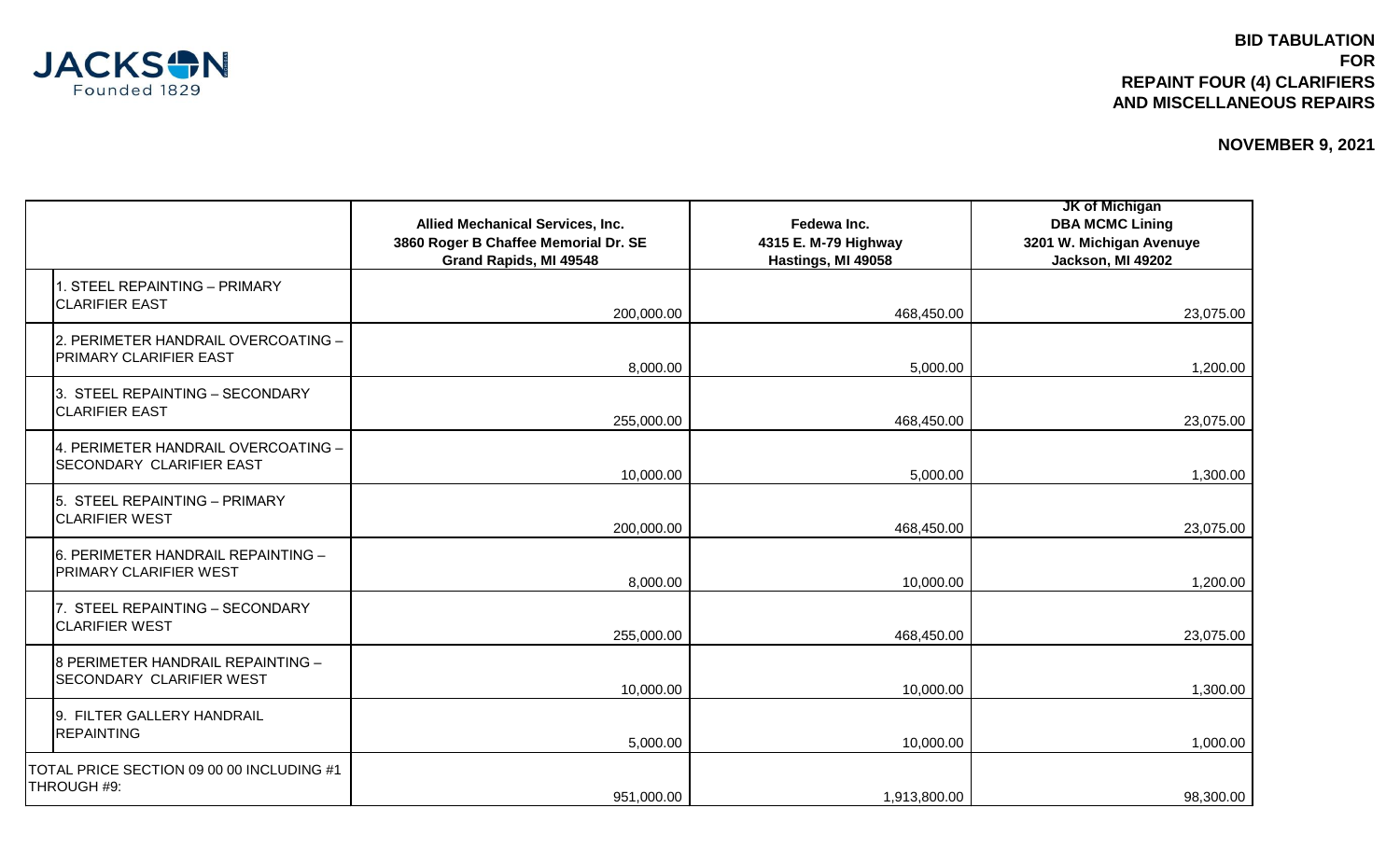

|                                                                                                                                                                                                                                    | <b>Allied Mechanical Services, Inc.</b><br>3860 Roger B Chaffee Memorial Dr. SE<br>Grand Rapids, MI 49548 | Fedewa Inc.<br>4315 E. M-79 Highway<br>Hastings, MI 49058 | <b>JK of Michigan</b><br><b>DBA MCMC Lining</b><br>3201 W. Michigan Avenuye<br>Jackson, MI 49202 |
|------------------------------------------------------------------------------------------------------------------------------------------------------------------------------------------------------------------------------------|-----------------------------------------------------------------------------------------------------------|-----------------------------------------------------------|--------------------------------------------------------------------------------------------------|
| TOTAL PRICE SECTION 03 00 00, 05 00 00 and<br>09 00 00:                                                                                                                                                                            |                                                                                                           |                                                           |                                                                                                  |
| SECTION 03 00 00:                                                                                                                                                                                                                  | 2,000.00                                                                                                  | 1,000.00                                                  | 1,000.00                                                                                         |
| SECTION 05 00 00:                                                                                                                                                                                                                  | 823,000.00                                                                                                | 286,200.00                                                | 94,300.00                                                                                        |
| SECTION 09 00 00:                                                                                                                                                                                                                  | 951,000.00                                                                                                | 1,913,800.00                                              | 98,300.00                                                                                        |
| <b>PROJECT TOTAL:</b>                                                                                                                                                                                                              | 1,776,000.00                                                                                              | 2,201,000.00                                              | 193,600.00                                                                                       |
| <b>1.02 TOTALS</b>                                                                                                                                                                                                                 |                                                                                                           |                                                           |                                                                                                  |
| A. Project Total Base Bid is to match total Base Bid<br>price supplied in Bid/Agreement form.                                                                                                                                      |                                                                                                           |                                                           |                                                                                                  |
| 1.03 MISTAKES                                                                                                                                                                                                                      |                                                                                                           |                                                           |                                                                                                  |
| A. Project Total of Schedule of Values paragraph<br>should equal sum of individual items. If the addition<br>of individual items does not match total, then each<br>individual item will be added again and the math<br>corrected. |                                                                                                           |                                                           |                                                                                                  |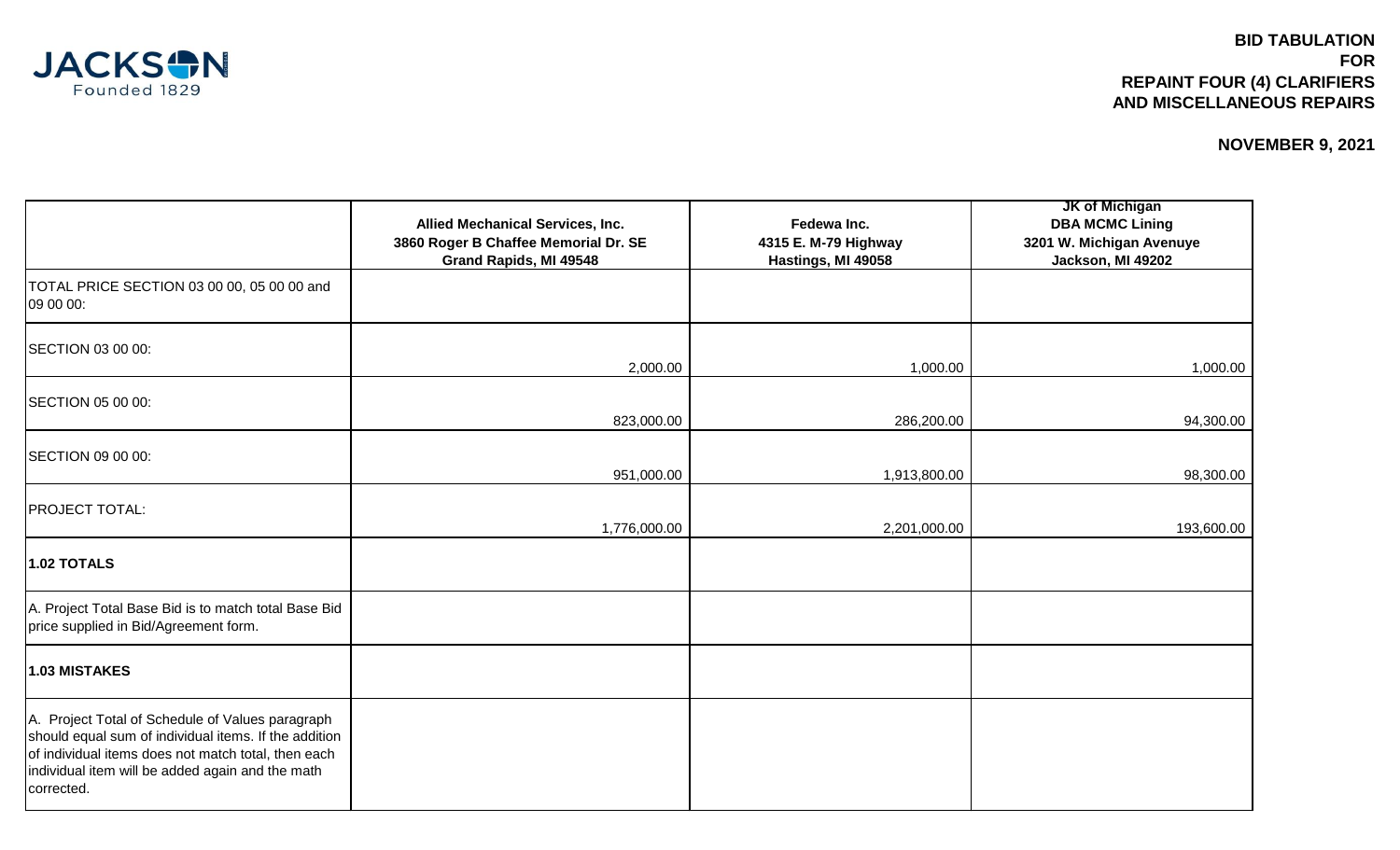

|                                                                                                                                                                                                                                                                                                                                                                                                                   | <b>Allied Mechanical Services, Inc.</b><br>3860 Roger B Chaffee Memorial Dr. SE<br>Grand Rapids, MI 49548 | Fedewa Inc.<br>4315 E. M-79 Highway<br>Hastings, MI 49058 | <b>JK of Michigan</b><br><b>DBA MCMC Lining</b><br>3201 W. Michigan Avenuye<br>Jackson, MI 49202 |
|-------------------------------------------------------------------------------------------------------------------------------------------------------------------------------------------------------------------------------------------------------------------------------------------------------------------------------------------------------------------------------------------------------------------|-----------------------------------------------------------------------------------------------------------|-----------------------------------------------------------|--------------------------------------------------------------------------------------------------|
| B. A mistake in addition for schedule items cannot<br>be used to increase lump sum bid. If Bid correction<br>results in an increased price, then Owner may<br>accept, may request Bidder to reduce all individual<br>item prices proportionally, or may reject Bid.                                                                                                                                               |                                                                                                           |                                                           |                                                                                                  |
| C. Mistakes discovered after Award, even after<br>completion will adjust Price downward only. It is the<br>Contractor/Bidders responsibility to recheck prices<br>prior to Award.                                                                                                                                                                                                                                 |                                                                                                           |                                                           |                                                                                                  |
| D. A mistake in Schedule of Values may be used<br>as evidence of error in any request to withdraw bids<br>because of error. Approval of request to withdraw<br>bids is covered in the Information for Bidders. This<br>section is not intended to conflict any portion of the<br>bid package. Approval of bid withdrawal will be<br>based solely on the Owner's interpretation of the<br>severity of the mistake. |                                                                                                           |                                                           |                                                                                                  |
| 1.04 CHANGES in SCHEDULE of VALUES by<br><b>OWNER</b>                                                                                                                                                                                                                                                                                                                                                             |                                                                                                           |                                                           |                                                                                                  |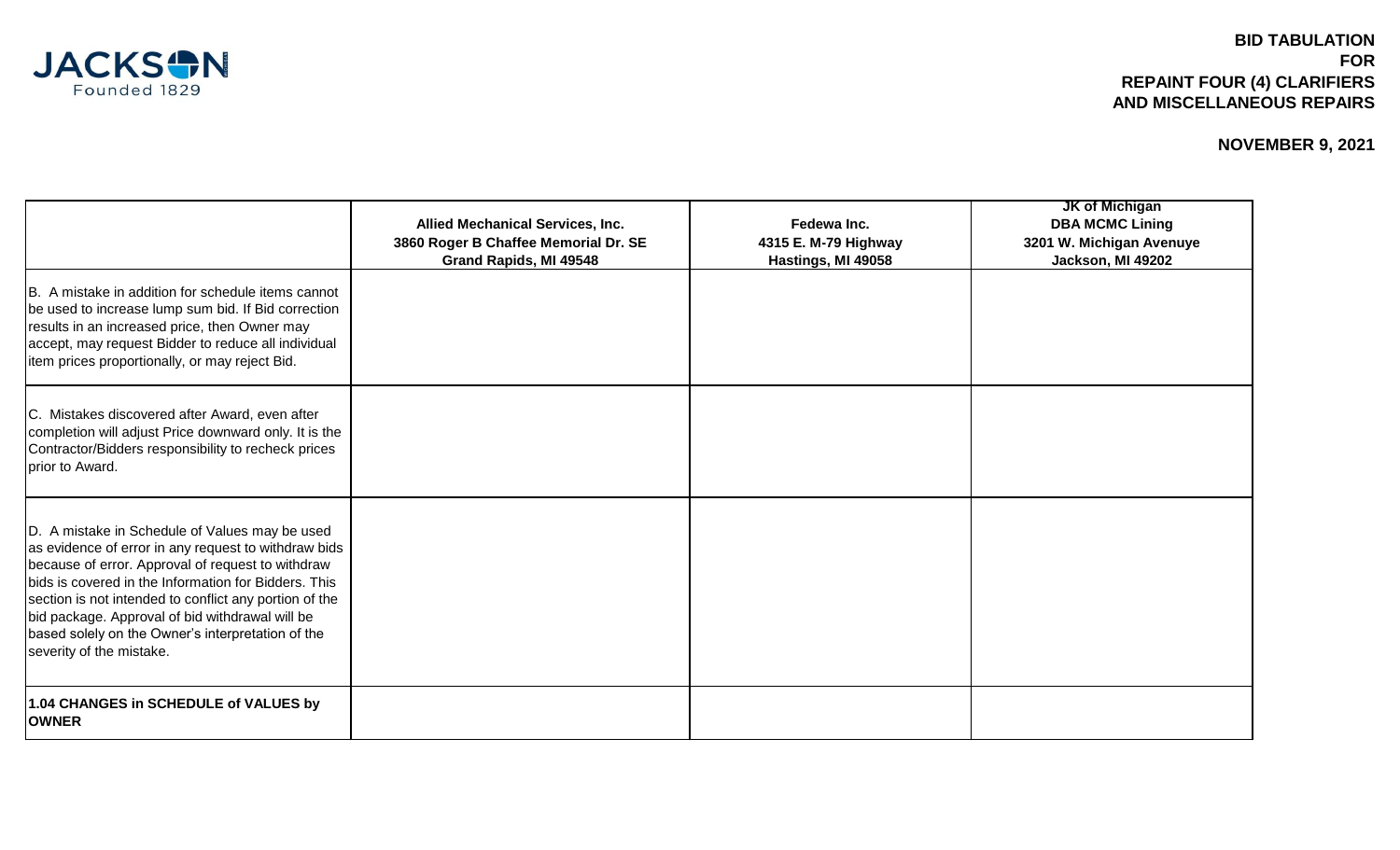

## **BID TABULATION FOR REPAINT FOUR (4) CLARIFIERS AND MISCELLANEOUS REPAIRS**

|                                                                                                                                                                                                                                                                                                                                             | <b>Allied Mechanical Services, Inc.</b><br>3860 Roger B Chaffee Memorial Dr. SE<br>Grand Rapids, MI 49548 | Fedewa Inc.<br>4315 E. M-79 Highway<br>Hastings, MI 49058 | <b>JK of Michigan</b><br><b>DBA MCMC Lining</b><br>3201 W. Michigan Avenuye<br>Jackson, MI 49202 |
|---------------------------------------------------------------------------------------------------------------------------------------------------------------------------------------------------------------------------------------------------------------------------------------------------------------------------------------------|-----------------------------------------------------------------------------------------------------------|-----------------------------------------------------------|--------------------------------------------------------------------------------------------------|
| A. The owner reserves the right to delete any line<br>litem of Part 1.01 adjusted line item; except for<br>coating work, at their sole discretion for any reason.<br>All contract general costs (mobilization,<br>demobilization, bonds, etc.) should be evenly<br>distributed over the coating items which are not<br>subject to deletion. |                                                                                                           |                                                           |                                                                                                  |
| B. The Bidder/Contractor is advised not to overload<br>any specific deductible line item. It could result in<br>loss of profit if the overload item is deleted.                                                                                                                                                                             |                                                                                                           |                                                           |                                                                                                  |
| C. This deletion of items or not including alternates<br>is an expressly stated reservation (a contractually<br>agreed automatic negotiation). Any deletion of<br>specific line items will be completed before selection<br>of the lowest responsible/responsive Bidder.<br>Change will be reflected in the Notice of Award<br>(NOA).       |                                                                                                           |                                                           |                                                                                                  |
| 1.05 NON-DELETABLE WORK BEFORE and<br><b>AFTER NOA</b>                                                                                                                                                                                                                                                                                      |                                                                                                           |                                                           |                                                                                                  |